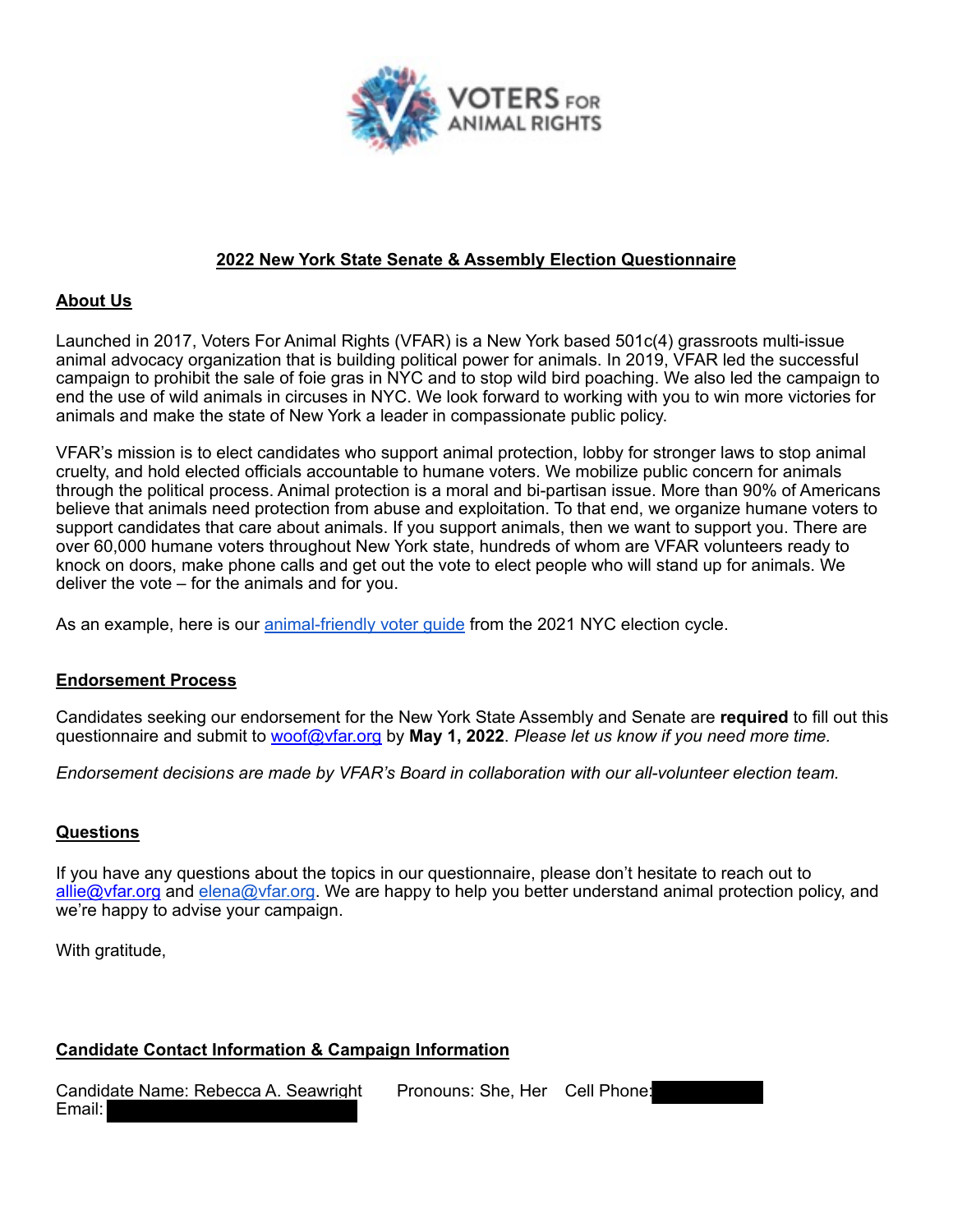

#### Campaign Manager: Kevin Rogers Pronouns: He, Him Cell Phone: Email:

District: 76

Cities/Towns/Villages/Neighborhoods In Your District: Upper East Side, Yorkville, Roosevelt Island

Party: Democratic, Working Families

Office Sought: New York State Assembly

Incumbent/Challenger: Incumbent

Name of Campaign Committee: Friends of Rebecca Seawright

Campaign Field Office Address: P.O. Box 20197 NY, NY 10075

Campaign Website: Rebeccaseawright.com

Campaign Social Media: Twitter@rebecca76ad

Occupation/Employer: New York State Assembly Member

Organizational Affiliations, if any: CUNY Law School, Board Chair, CUNY Feminist Press, Board Member

Endorsements, if any: Four Freedoms Democratic Club, East River Democratic Club, Stonewall Democratic Club, Jim Owles Liberal Democratic Club, Downtown Women for Change, DC37, LIUNA, NYLCV, NYC District Council of Carpenters. Working Families Party, NYPNU, NYSNA

### **Personal Initiatives**

1. Do you feel that promoting the humane treatment of animals should be a priority for the New York State Legislature?

Yes

2. Do you have any achievements to date on humane issues, *e.g*. supporting humane legislation, adopting a shelter pet, volunteering with an animal rescue organization, supporting any national or local animal protection orgs, living a plant-based (vegan or vegetarian) lifestyle, etc.? Did you grow up with or currently live with any companion animals?

Growing up on a farm in Texas with many animals, I have always held animal rights at the forefront of my advocacy and legislative priorities in the Assembly.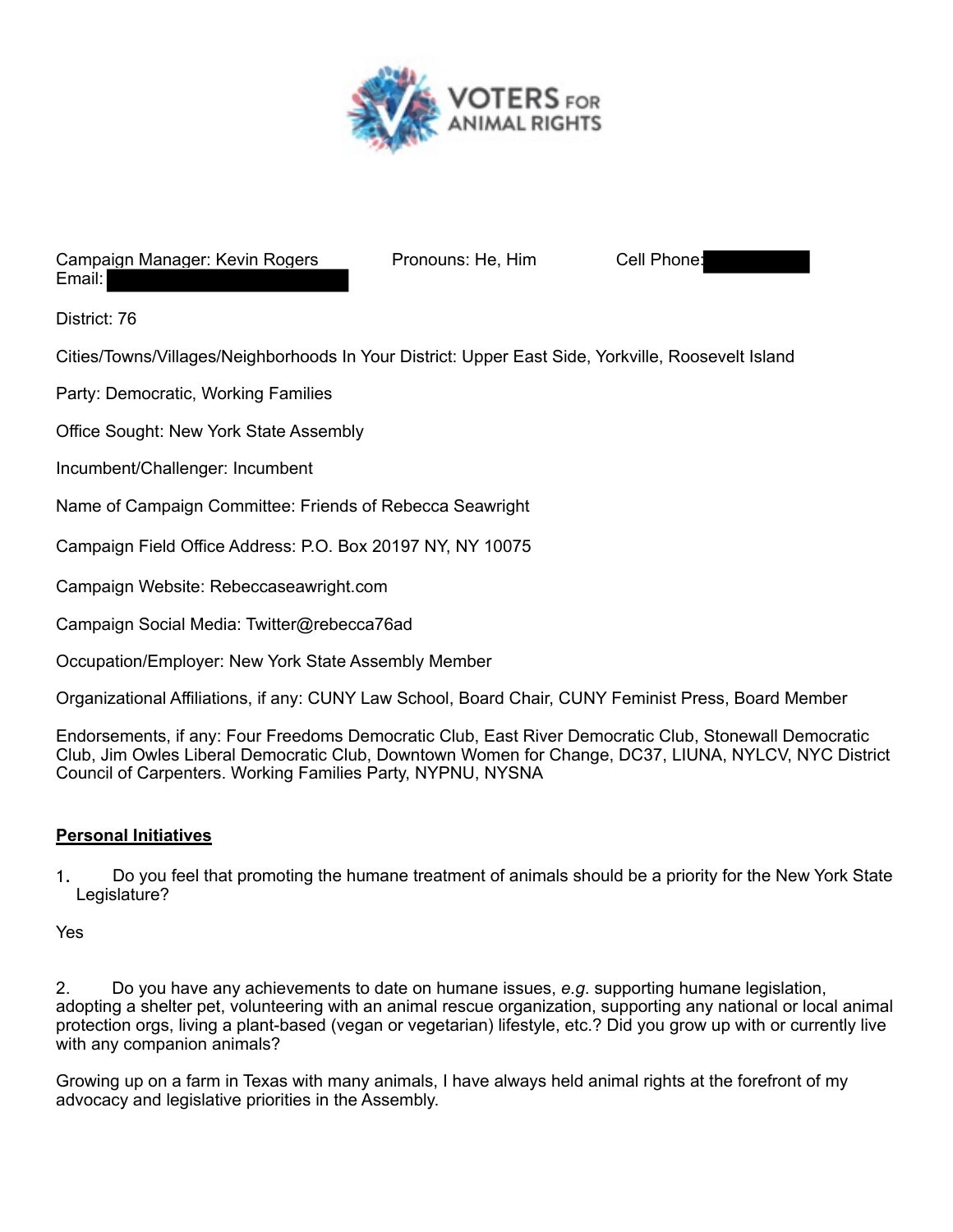

I have has cosponsored legislation to create a moratorium on the euthanization of companion animals during the pandemic. I have called upon the New York State Department of Environmental Conservation (NYSDEC) to investigate the cause of several whales washing up on beaches in and around New York City. This call to action came after 41 whales died in a year along the eastern seaboard. I have held press conference advocating against the euthanization and capture of wild coyotes living near LaGuardia Airport.

Throughout my legislative career I have strongly supported animal rights and have aligned and collaborated with animal rights organizations. Including Global Strays, Voters for Animals Rights, NYS Animal Protection Federation and many more.

I am also a proud co-sponsor of A4283 which bans the sale of cats, dogs, and rabbits at retail pet sops. Proud co-sponsor of A07745 which repeals certain tax exemptions for horse racing. Co-sponsor of A01633, Kirby and Quigley Law, expands felony to include harm to companion animals.

3. What animal issues will you prioritize and lead on as a member of the NYS legislature?

I strongly affirm my support in passing legislation that ameliorates mistreatment of our closest companions. In the Assembly, I am pushing for animal rights bills to move out of committee of which I am a member and will continue to advocate for the passage of Bella's Bill, the ban of selling cats dogs and rabbits from retail pet shops and many more.

4. Will you commit to having a designated person in your office to handle animal issues?

Yes

5. How would you work to empower the animal advocacy community to reach new success and growth into the 2023-2025 term and ensure that New York is on the forefront of animal protection?

I affirm my commitment to be a strong voice in the NYS Assembly for animal rights and will collaborate and coordinate with organizations like yourself to achieve legislative victories for humane treatment of animals.

# **PRIORITY LEGISLATION**

### **1. Companion Animals: Pet Stores**

Puppy mills are commercial dog-breeding facilities that make money by producing large numbers of puppies as quickly as possible, breeding dogs over and over in cruel conditions. Puppy mills and pet stores have repeatedly been found to have poor sanitation, infectious diseases, overcrowded cages, animals receiving no exercise, proper veterinary care, protection from harsh weather conditions, or adequate food and water. These out-of-state breeders send their puppies into New York via a pipeline of middlemen who ship them to pet stores to be sold to the public. More info here.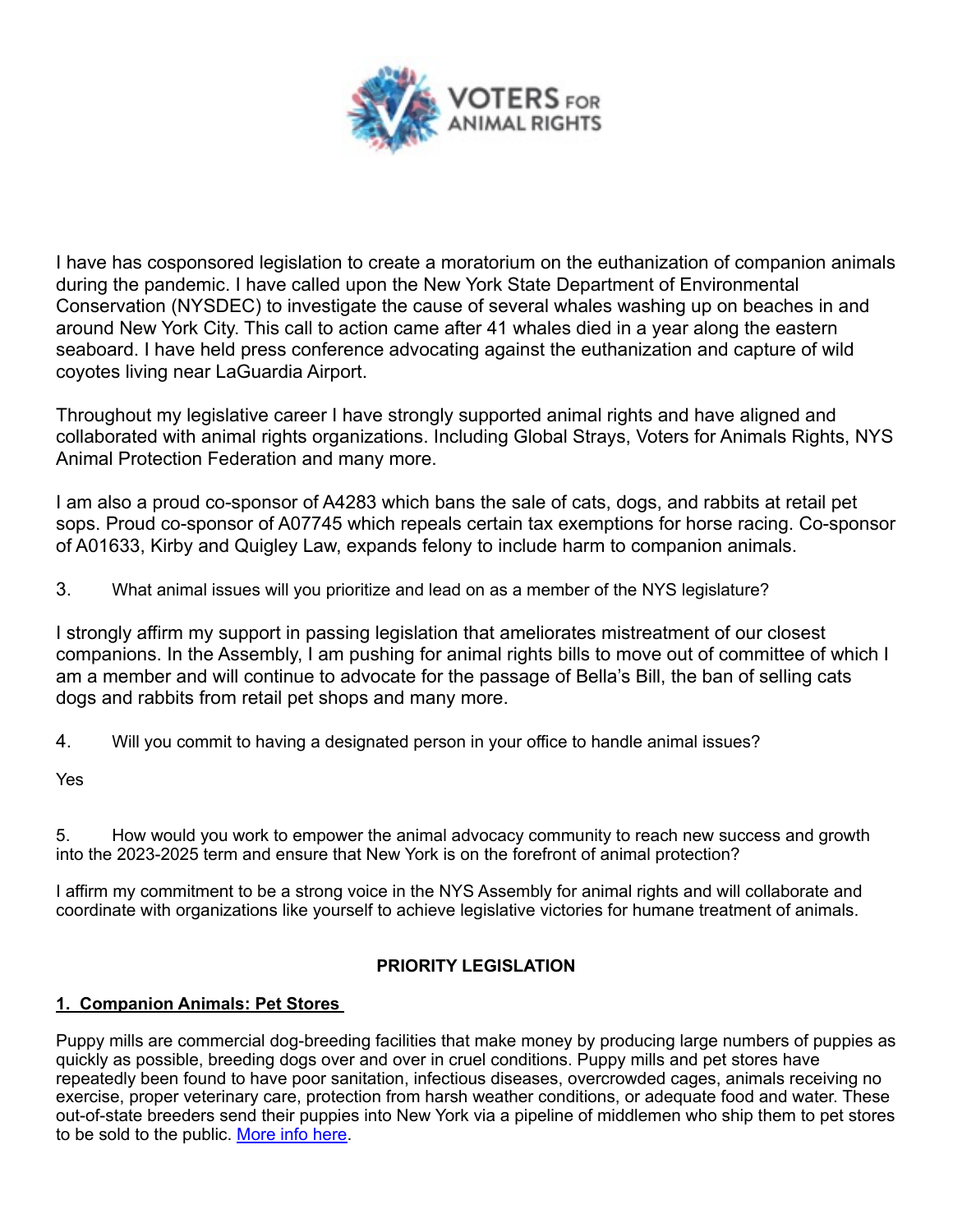

**Would you cosponsor and vote for A.4283/S.1130 (Rosenthal/Gianaris), which would end the sale of dogs, cats and rabbits in pet stores and promote adoption of these animals?**

**YES** 

**Additional Comments: Already co-sponsor.** 

### **2. Protecting New York's Wildlife: Ending Killing Contests**

Wildlife killing contests are organized events in which participants compete for cash and prizes for killing the most, heaviest or even smallest animals within a certain time period. These competitive killing events are inhumane, serve no legitimate purpose, and are not a science-based form of wildlife management. They simply glorify and incentivize killing animals. These competitions are considered cruel by many hunters and wildlife management agencies. Eight states, including Vermont, Maryland and Arizona have already prohibited wildlife killing contests.

#### **Would you cosponsor and vote for A.5746/S.6643 (Glick/Kennedy) to end wildlife killing contests in New York State?**

**YES** 

**Additional Comments:**

# **LEGISLATION, BUDGET, AND POLICY**

### **3. Funding for Companion Animal Sheltering and Wildlife Rescue**

### **A. Companion Animal Capital Fund**

The New York State Animal Protection Federation's 2021 Shelter Capital Needs Survey shows that there are 26 shelters in New York with capital needs of \$56.7 million. These underfunded animal rescue and sheltering organizations provide vitally needed services and deserve state funding. The failure of New York to fully fund these facilities that serve all New Yorkers demands immediate correction.

#### **Will you support adding \$5 million to the New York Companion Animal Capital Fund in each of the Assembly and Senate budget bills?**

**YES** 

**Additional Comments:**

### **B. Companion Animal Care Standards Act for Shelters and Rescues**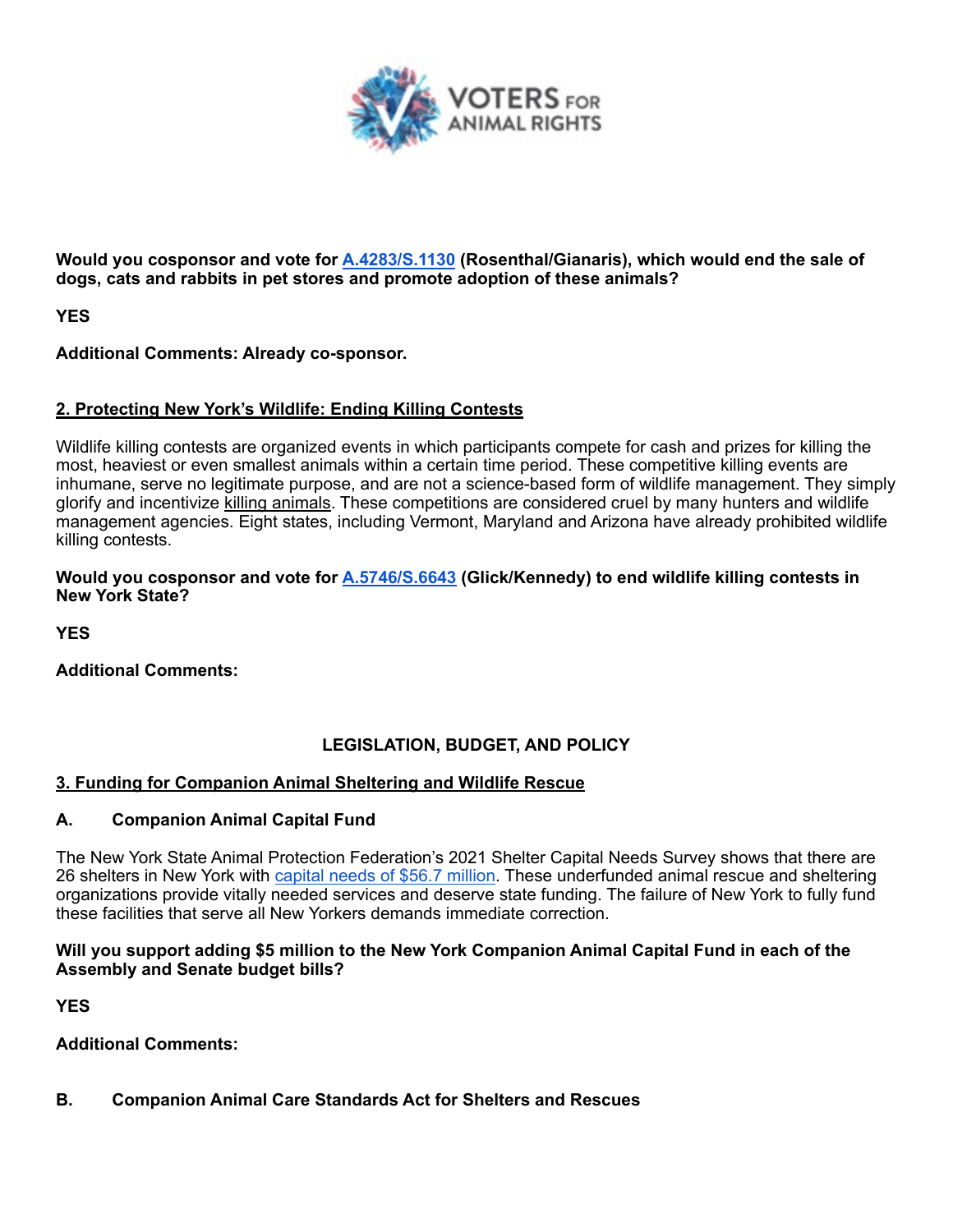

#### **Would you cosponsor and vote for A.6246-B/S.6870 (Paulin/Addabbo) which would recognize and define the full scope of animal sheltering and rescue operations in New York State, and set minimum standards and best practices for animal rescue?**

This legislation will:

- Require all personnel to have on-going training on the care of homeless companion animals.
- Require recordkeeping of animals, including their health and behavior.
- Ban dangerous and reckless methods of animal transport.

• Recognize the importance of foster care in animal sheltering, while requiring shelters and rescues to monitor and track all foster providers.

• Require all entities to have a clearly written management structure that defines staff authority, and reporting hierarchy and responsibilities.

• Establish staffing requirements that are sufficient to feed each animal and clean their enclosures.

• Require that the number of animals housed will not exceed the number of humane housing units

available and that adequate socialization and exercise be provided.

#### **YES**

#### **Additional Comments: Already co-sponsor.**

### **C. Wildlife Rescue and Rehabilitation**

New York is home to an immense diversity of wildlife in need of protection. Currently there are only a few brick and mortar wildlife rehabilitation centers in New York State, such as the Wild Bird Fund in Manhattan. However, no state funding is provided to support wildlife rescue and rehabilitation in New York, so this immense burden falls on a small number of privately-funded centers and self-funded volunteer wildlife rehabilitators.

#### **Would you support a funding initiative to expand New York State's capacity for wildlife rescue and rehabilitation?**

**YES** 

# **Additional Comments:**

# **4. Animals Used for Fashion: Fur**

Fur farms breed and confine animals in tiny, filthy cages where they suffer intense stress and unimaginable cruelty. They are beaten, bludgeoned, electrocuted, and skinned alive. Trapping animals in the wild is no better; animals are trapped in cruel leg hold vices where they can suffer for days in excruciating pain starving until a trapper returns to shoot or bludgeon them to death. Coyotes often try to chew off their own legs to break free. Many other animals are unintentionally caught and killed in these traps, including household companion animals. California has enacted a ban on the sale of fur. Several countries such as Norway, Croatia, Czech Republic, Germany, Japan, and the U.K. have taken steps to close fur farms. The US House of Representatives has recently voted in favor of legislation to ban mink farming throughout the US. With public awareness and innovative alternatives on the rise, many popular designers have stopped using animal fur. There are ethical alternatives to fur which are not only stylish and warm but environmentally friendly. More info here.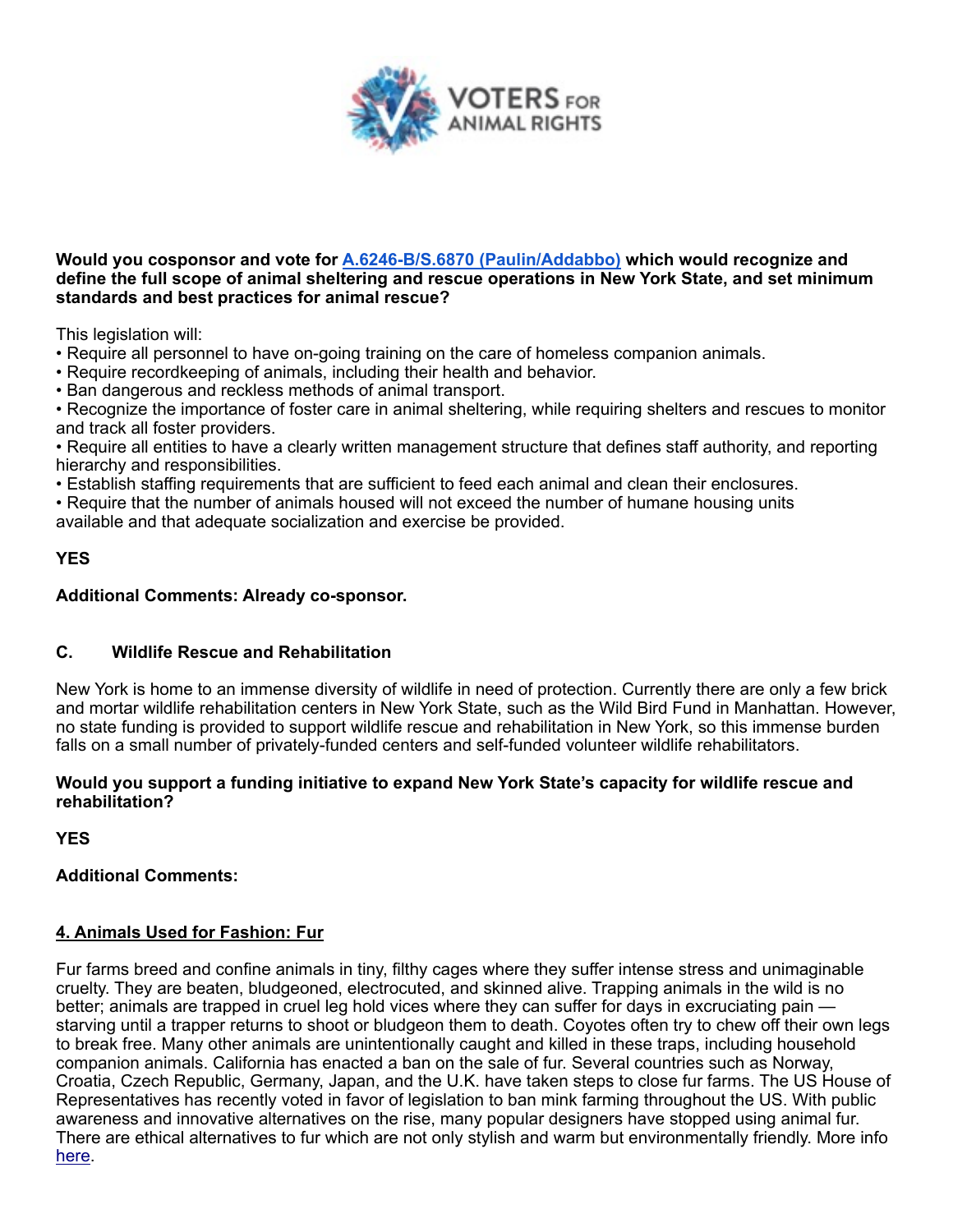

**Would you cosponsor and vote for A.703/S.5439 (Rosenthal/Brisport), that would ban the sale of new apparel products using real animal fur?** 

**YES** 

**Additional Comments:**

### **5. Animal Testing**

Animal testing causes unnecessary pain and suffering; it is archaic, environmentally destructive, and falls short of stated aims of ensuring human and consumer safety.

#### **Would you cosponsor and vote for A.5653/S.4839 (Rosenthal/Biaggi) which would prohibit the manufacture or sale of cosmetics tested on animals?**

**YES** 

**Additional Comments: Already co-sponsor.** 

# **6. Animals Used in Entertainment**

# **A. Rodeo Cruelty**

While New York State has limited the use of animals in circuses and other entertainment, rodeos have been left unregulated despite the display of similar, and in many cases, more egregious acts of cruelty. Rodeos typically include an event called "calf roping" where baby calves are shocked with electric prods, forcing them to run as soon as the holding chute opens, only to then be "clotheslined" with a rope and tied at the legs. Panicked calves are routinely injured or killed during these performances. Rodeos also continue to use flank straps or bucking straps, which are tightly fastened around the animal's abdomen and may be used with sharpened spurs to cause pain to the animal, which encourages them to buck more violently. Rodeos are responsible for causing death and serious injuries to countless animals for the sole purpose of entertainment and showmanship.

*Would you cosponsor and vote for A.2124 (Rosenthal) which would prohibit these practices at rodeos?*

**YES** 

### **Additional Comments:**

# **B. Animal Circuses**

Circuses that use animals have been widely cited as a source of cruelty and exploitation for animals. Even if the basic levels of care and protection of the federal Animal Welfare Act are met, circuses force wild animals to languish in cages while traveling from performance to performance without ever having the opportunity to exercise natural behaviors. Time after time, circuses have been exposed for beating and whipping animals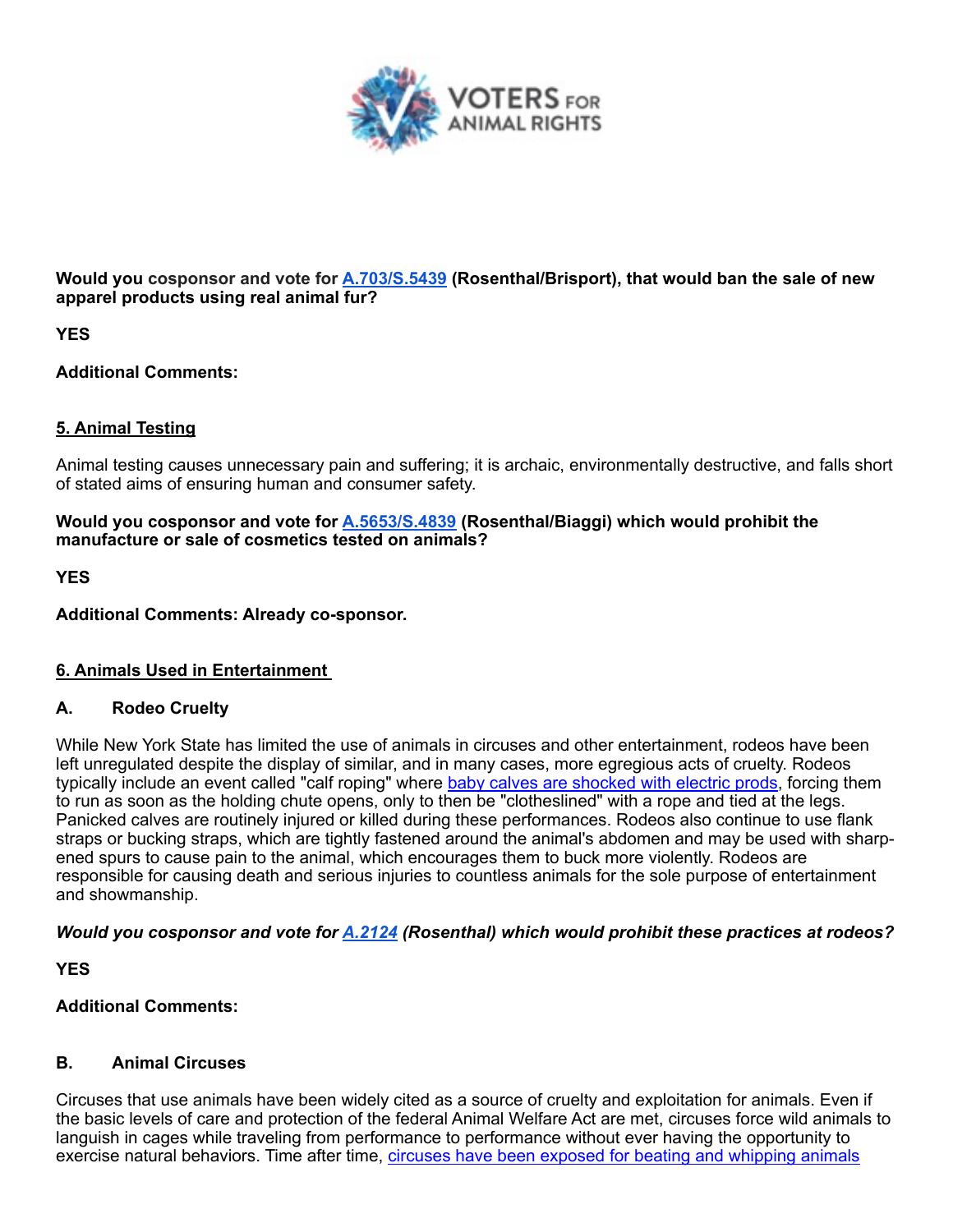

tying their limbs together to facilitate training, shocking them to ensure compliance, not providing adequate food, water and shelter, and other forms of cruelty.

**Would you cosponsor and vote for A.5542/S.4840 (Englebright/Biaggi) which would prohibit the NYS Department of Environmental Conservation from issuing permits or licenses that would authorize wild animals to appear in circuses?**

**YES** 

**Additional Comments: Already co-sponsor.** 

# **C. Carriage Horses**

Advocates have long exposed the poor working and living conditions for horses used for NYC carriage rides. Despite some improvements implemented over the years, these horses are still forced to travel through NYC traffic to get to and from Central Park; they work long days - sometimes in extreme weather - with blinders and uncomfortable mouth bits and no opportunity for daily turnout. For the past three decades, there have been countless catastrophic incidents and accidents involving NYC carriage horses, several of which have been captured on video by horrified pedestrians. Many carriage horses die on the streets of NYC or are sent to slaughter once they are unable to continue working.

# **Would you cosponsor and vote for A.342 (Rosenthal) to ban horse carriages in New York City?**

# **YES**

# **Additional Comments: Already co-sponsor.**

# **D. Horse Racing**

In recent years, attendance at horse racing venues in New York State has sharply declined in part because of the public's increasing disapproval of the cruelty within the industry, the doping scandals, and the high numbers of injuries and deaths. Despite horse racing's diminishing attraction, New York State continues to provide millions of dollars in subsidies each year to prop up the industry. Each year, approximately \$250 million in revenue generated by the state's casino industry is diverted to support the horse racing industry. This revenue would be better spent investing in essential public services statewide, such as providing additional funding to the cash-strapped human services sector, education of public school students, the worker protection fund, as well as economic development in communities where racing occurs. A 2021 Marist poll found that just 9% of New Yorkers support state subsidies of horse racing. As the horse racing industry continues to decline in popularity, it is time to reinvest these subsidies in areas that will truly help New Yorkers.

**Would you cosponsor and vote for A.8468 (Rosenthal), which would redirect subsidies for horse racing to education and to the residents of New York, and A.7745/S.7260 (Rosenthal/Salazar) which would end the unfair tax exemptions for the owners of racehorses.**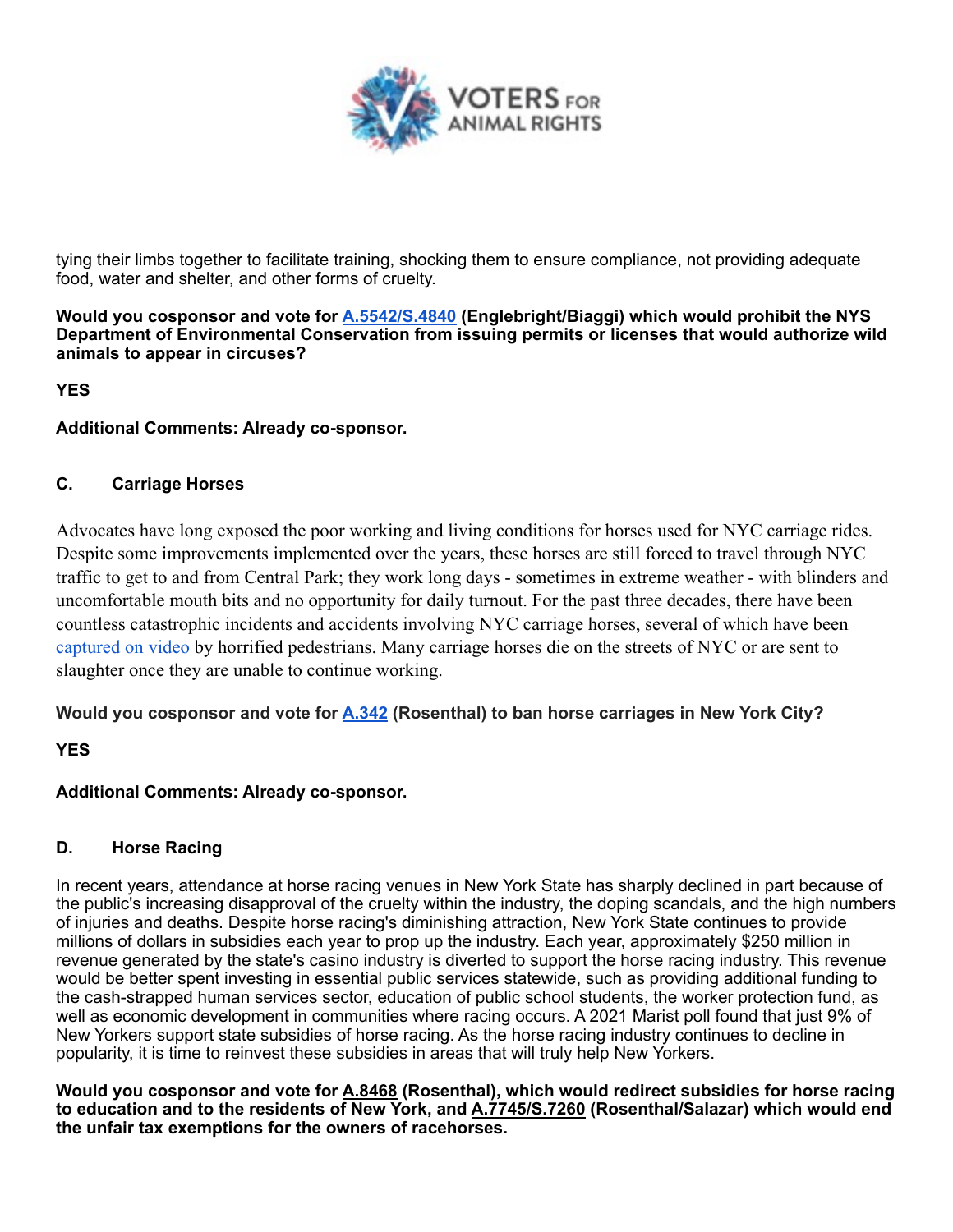

### **YES**

### **Additional Comments: Already co-sponsor.**

### **E. Zoos**

Psychoactive drugs have been utilized on animals in captivity for a variety of issues. The use of these drugs on animals have obvious negative implications on their behavioral health despite the justifications offered by zookeepers. In June 2021, it was reported that Johari, a female gorilla was dosed with Prozac to facilitate a male gorilla to mate with her.

**Would you cosponsor and vote for A.8177/S.7284 (Gonzalez-Rojas/Brisport), also known as Johari's Law, which would prohibit zoos from giving psychoactive drugs to an animal in order to facilitate procreation.** 

**YES**

### **Additional Comments: Already co-sponsor.**

### **4. Animals Used for Experimentation: School Hatching Projects**

Principals and school teachers should end the use of bird-hatching projects and replace them with learning activities that teach life processes without the use of live animals. Classroom incubation and hatching projects of baby chicks and ducks are cruel and lead to the abandonment and death of countless young birds each year. There are rarely plans for the mother birds once the eggs develop and the cute baby birds mature. The hatching-project birds, first deprived of a mother hen, are then routinely abandoned in city parks where they cannot survive on their own or dumped at already overburdened local animal shelters and rescues filled with unwanted animals. Hatching projects foster the belief that animals are disposable objects when they are living creatures requiring lifetime care and commitment. Educational and compassionate alternatives have been developed by the United Federation of Teachers (UFT), HEART, and humane educators. More information can be found here and here.

**Would you cosponsor and vote for A.142 (Rosenthal) that would prohibit schools from using eggs, live baby chickens and ducks for classroom projects?** 

#### *For Senate candidates: Would you introduce or cosponsor a senate version of A.142 that would prohibit schools from using eggs, live baby chickens and ducks for classroom projects?*

**YES** 

**Additional Comments:**

# **5. Food and Farming Practices**

**A. Vegan Food in Schools**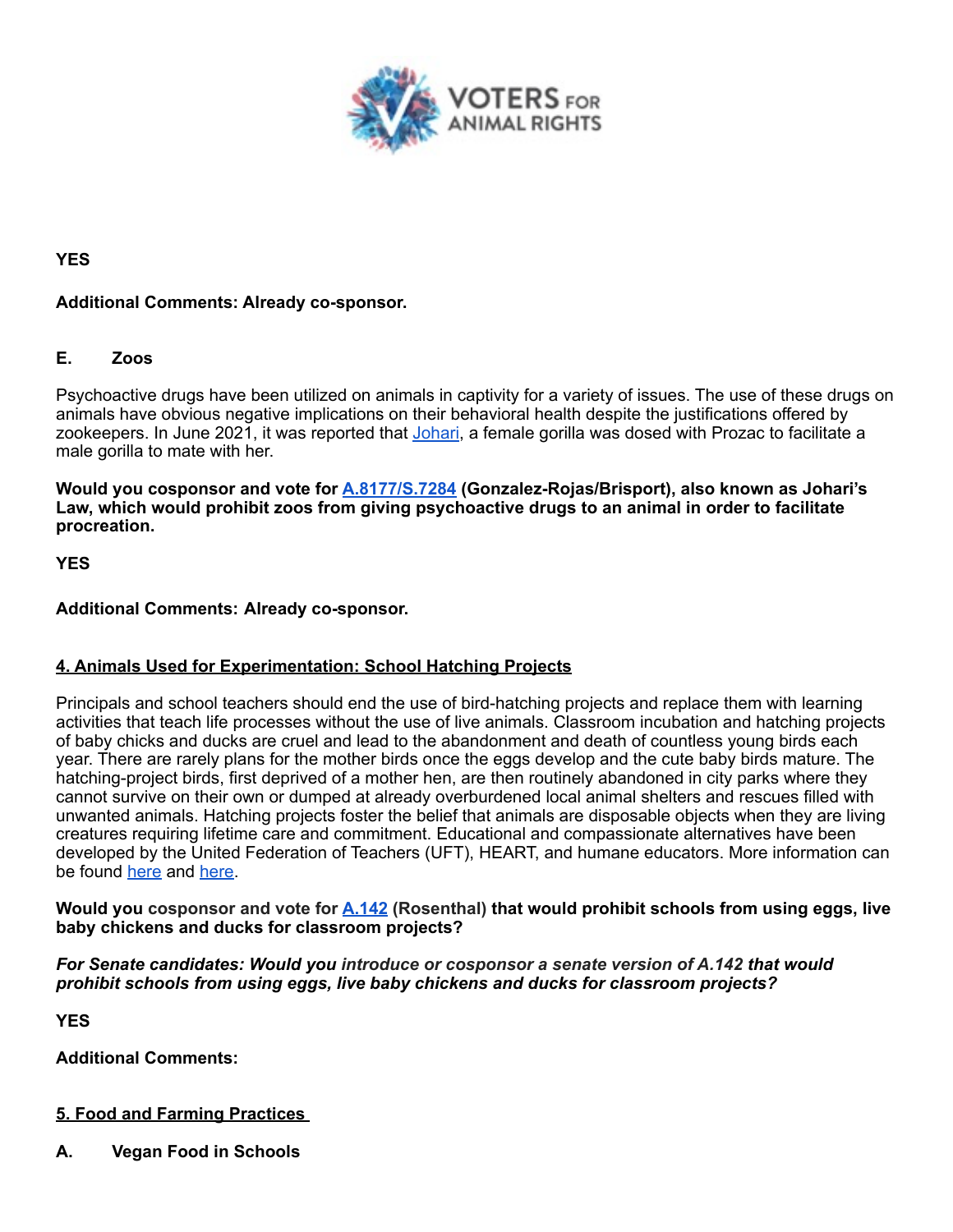

**Would you cosponsor and vote for A.301/S.1726 (Gottfried/Hoylman) which would require schools to offer plant-based food options?**

**YES** 

### **Additional Comments: Already co-sponsor.**

### **B. Climate-Friendly Purchasing**

The food and agriculture sector accounts for approximately one quarter to one third of global greenhouse gas emissions. Research shows that we will not meet important climate goals without shifting to a more sustainable food and agriculture system. Reducing food waste and shifting procurement to plant-forward foods are highimpact climate solutions that will decrease the state's emissions. Shifting food procurement is also a costeffective climate strategy. New York has a history of using procurement to reflect our environmental and social values. Under the GreenNY program, the state is committed to environmentally preferable purchasing of electronics and appliances, energy sourcing, transportation equipment, and more.

**Would you cosponsor and vote for A.6241/S.740 (Fahy/Biaggi) which would establish a methodology for state agencies to estimate, to the extent practicable, the greenhouse gas emissions that occur through the life cycle of all food and beverages purchased by state agencies, including third-party vendors that provide food on their behalf?**

**YES** 

**Additional Comments:** 

# **C. Dairy Subsidies and transition to plant-based suppliers in New York State**

Milk and other dairy products are top agricultural products in New York State, but demand for and sales of dairy products in New York and the U.S. have dropped precipitously in recent years, while sales of non-dairy milks have substantially grown. This change comes as more research and information illuminate the harmful effects of dairy on adult and children's health, the environment and animal welfare. Regardless of the quality of individual animal care offered by a given farm, dairy production necessarily involves farmers taking newborn calves from their mothers who bellow and chase after them. Instead of a mother's milk going to her babies, her calves are taken to veal farms where they are kept isolated in row upon row of small plastic huts to prevent movement and soften their muscles into atrophy. Perhaps worst of all, forcibly impregnating, tail docking, and beating downed cows are standard practices on NY dairy farms. Former dairy companies like long-time New York producers like Elmhurst Dairy are making the switch to non-dairy products. New York-based companies are offering healthy plant-based foods, yet every year taxpayers are subsidizing New York's dairies with as much as \$60 million in credits.

**Would you support reducing and redirecting the massive financial subsidies that New York provides the dairy industry, and reallocating this to support plant-based local farming initiatives?**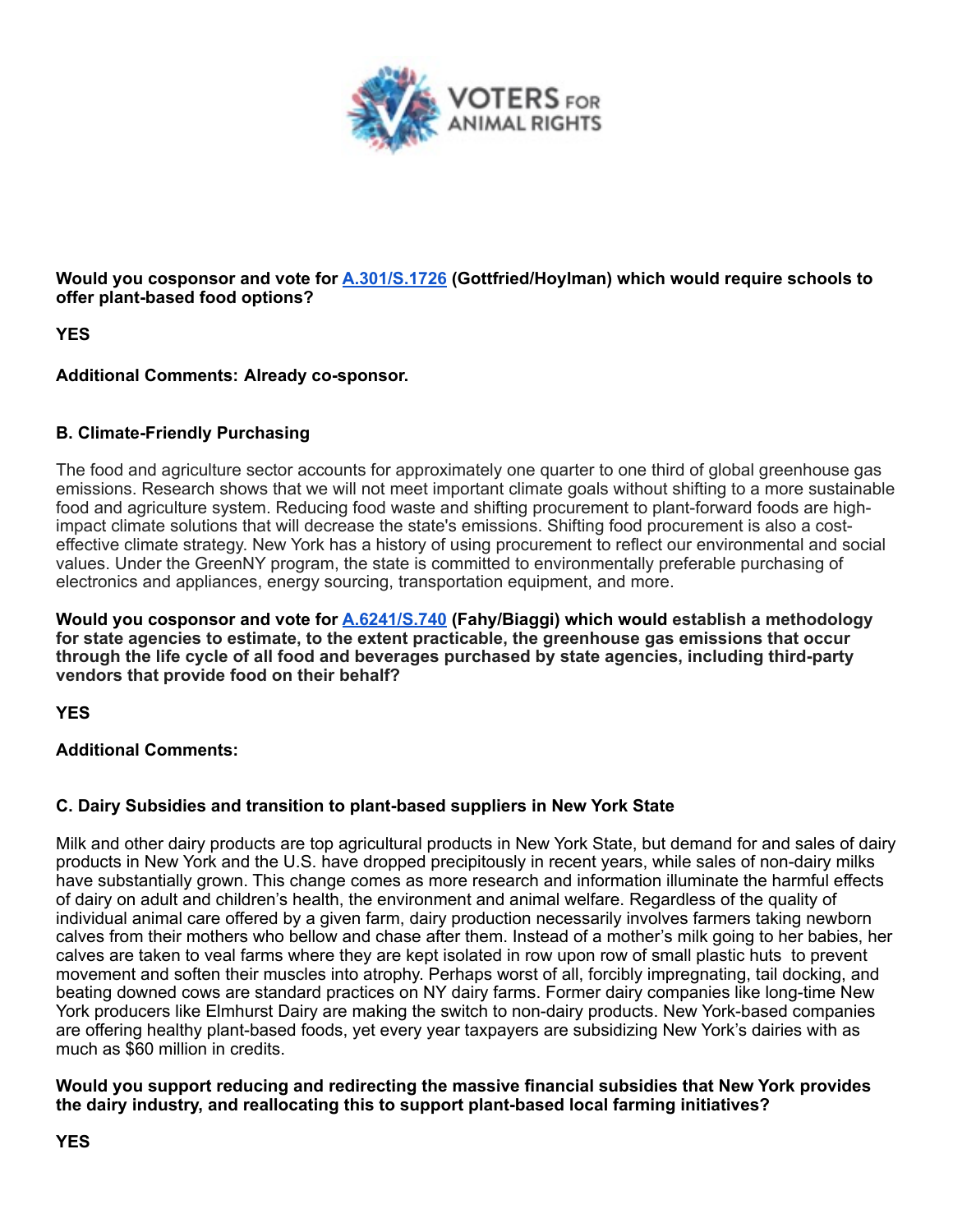

#### **Additional Comments:**

#### **B. Farming Practices**

There are more than 600 factory farms in New York State that intensively confine animals and engage in heinously cruel practices such as castration of pigs, cows, and other mammals without painkillers; "debeaking" or "beak cutting" of chickens and turkeys without painkillers; and confinement of egg-laying hens in battery cages, baby cows in veal crates, and pigs in gestation crates. Factory farms are degrading the environment and poisoning our communities.

There are also 80+ slaughterhouses and live animal markets throughout the five boroughs of NYC, more than any other U.S. city. Experts have stated that these facilities in New York are no different than the live animal markets abroad where COVID-19 started. In addition to brutally cruel treatment of the animals (tiny cages, no vet care, severely limited food and water), these storefront facilities pose a significant health and safety hazard to the community and severely impact the neighborhood residents' quality of life. Blood, feces, urine, dismembered body parts, and feathers are routinely found on public sidewalks and streets. They are also a breeding ground for infectious diseases — avian flu has been found in several NYC live animal markets and many are located close to schools and playgrounds. Additionally, when large animals such as cows, bulls, and goats escape (as routinely happens, including during transport), it puts us all in danger and has even caused a multi-hour traffic jam on the Verrazano Bridge. Sometimes these animals are allowed to be rescued by a farm animal sanctuary but most often they are killed.

**Especially in light of pandemics that originate from crowded, unsanitary live animal markets, would you support a permanent ban on the operation of all factory farms? Would you support legislation A. 10399/S.8291 (Rosenthal/Sepulveda) that would regulate the operation of live animal markets in New York City?** 

**YES** 

#### **Additional Comments:**

**Would you cosponsor and vote for legislation to ban confining animals and other cruel practices such as (a) castration of pigs, cows, and other mammals without painkillers, (b) "debeaking" or "beak cutting" of chickens and turkeys without painkillers, (c) confinement of egg-laying hens in battery cages, (d) confinement of baby cows in veal crates, and (e) confinement of pigs in gestation crates?**

#### **YES**

**Additional Comments:**

**Would you cosponsor, support and vote for legislation S.7592/A.1301 (Brisport/Rosenthal) to require that any animal who escapes a slaughterhouse or transport vehicle be released to an animal sanctuary or other rescue, and require the owner of the facility from which the animals escaped to reimburse any associated costs?** 

**YES** 

**Additional Comments:**